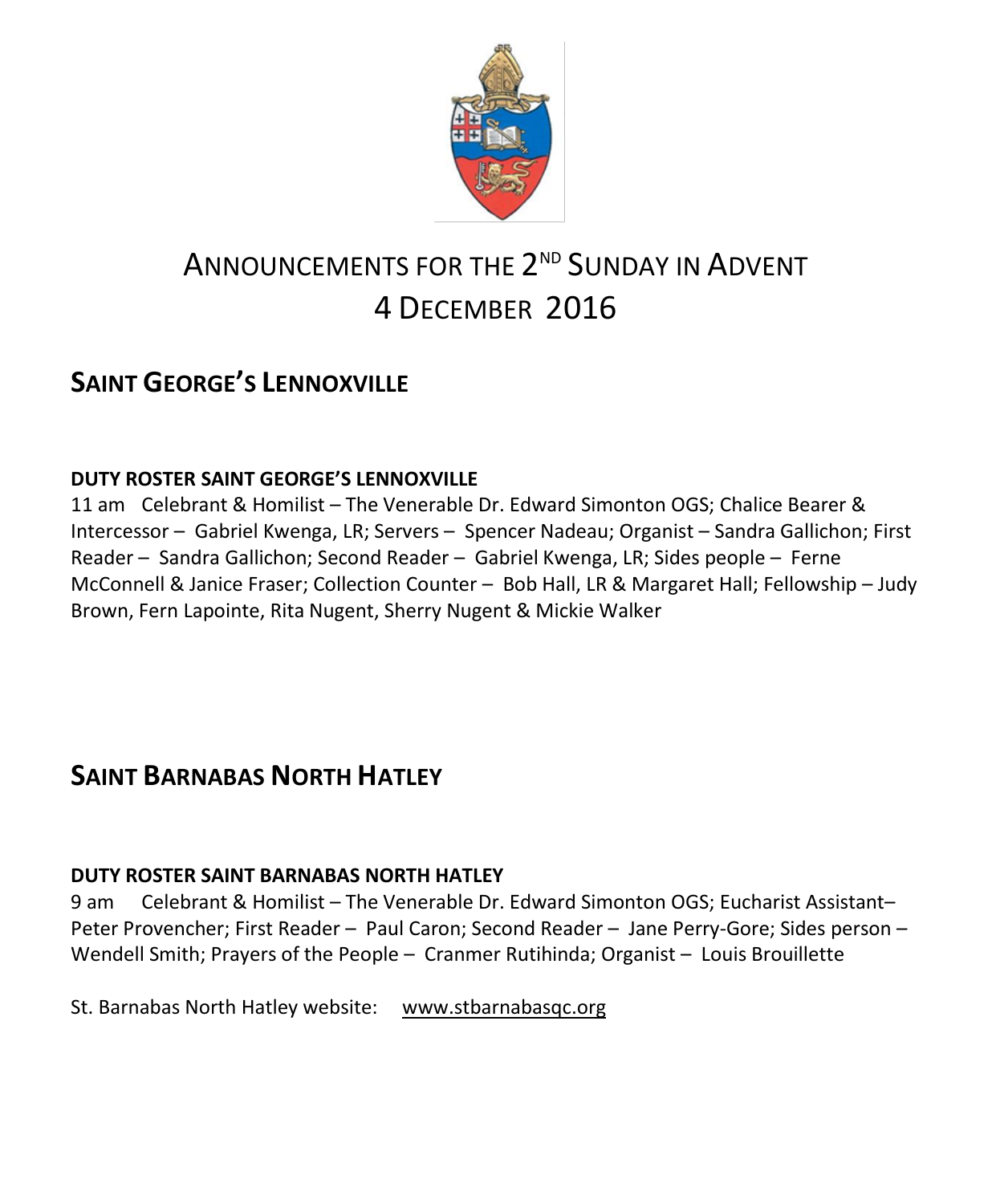## ON THIS WEEK

#### **CHRISTMAS COUNTRY GOSPEL HOUR – DANVILLE – TODAY**

Sunday, December 4 at 2:00 pm at St Augustine's Church, Danville The Christmas version of Country Gospel Hour. The young people will perform the play "A Christmas to Believe In" and Dave McBurney and friends provide the music. Christmas treats will be served, and there will be a bake sale to raise funds for Gifts for Mission.

#### **ECUMENICAL ADVENT GATHERING 2016 – LENNOXVILLE – TODAY AT 7 PM**

Sunday, December 4 at **7:00 pm** at Lennoxville United Church **NOTE time change**! Ecumenical Advent Gathering 2016. This will be a time for lessons and carols, stories and songs. Let us come together in Joy and in Hope, celebrating the Love and Peace we experience in Christ.

#### **THANK YOU – LENNOXVILLE**

The ladies of St. George's Evening ACW and Parish Guild wish to thank everyone who, in any way, helped and supported our Annual Christmas Tea & Bazaar by working, donating food, candy, articles of all kinds, etc. and/or attending. MERCI BEAUCOUP!

#### **ANNUAL CHRISTMAS CAROL SERVICE – WAY'S MILLS**

Saturday, December 10 at 4:00 pm at Church of the Epiphany, Ways Mills Annual Christmas Carol Service. Delightful candle-lit service. Bring a flashlight and dress warmly.

#### **2017 CANADIAN CHURCH CALENDARS**

The Evening ACW is selling 2017 Canadian Church Calendars for \$7. Please contact Janice Fraser at 819-563-9132.

#### **CHRISTMAS WREATHS**

Order your Christmas wreath from the Evening ACW for \$20 (or \$15 if not decorated). Contact Margie Woollerton at 819-346-6784.

#### **MEN'S BREAKFAST – NORTH HATLEY**

St Barnabas' Church, North Hatley

Beginning this week there will be a weekly men's breakfast at 7:00 am on Thursday's. Cost is \$8 per person. For more information contact The Venerable Richard Salt at 873-888-7936.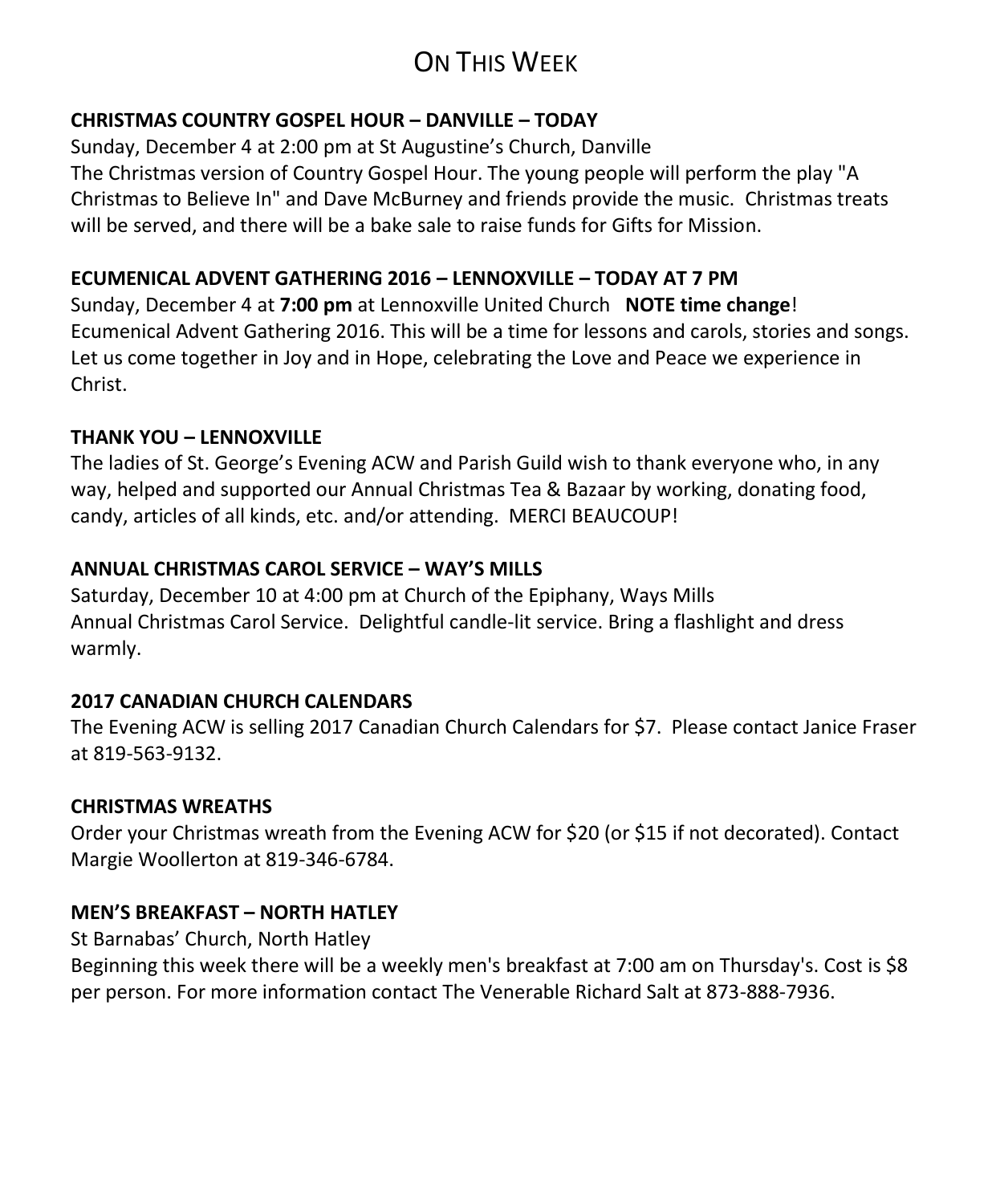#### **POSTAGE STAMPS – LENNOXVILLE**

If you would like to accumulate used POSTAGE STAMPS and bring them to St. George's Church, Lennoxville, the Parish Guild has a new source for disposal of them with an opportunity to raise a few more \$\$\$\$. Your support would be greatly appreciated.

## **SERVICES NEXT WEEK**

| 9 AM                                                                                            | <b>MORNING PRAYER</b>      | <b>NORTH HATLEY</b> |
|-------------------------------------------------------------------------------------------------|----------------------------|---------------------|
| 9 AM<br>$9:15$ AM<br>9:30 AM<br>9:30 AM<br>11AM<br><b>11 AM</b><br><b>11 AM</b><br><b>11 AM</b> | <b>MORNING PRAYER</b>      | <b>AYER'S CLIFF</b> |
|                                                                                                 | <b>HOLY EUCHARIST</b>      | <b>MAGOG</b>        |
|                                                                                                 | <b>HOLY EUCHARIST</b>      | RICHMOND            |
|                                                                                                 | <b>SERVICE OF THE WORD</b> | <b>BURY</b>         |
|                                                                                                 | <b>SERVICE OF THE WORD</b> | LENNOXVILLE         |
|                                                                                                 | <b>SERVICE OF THE WORD</b> | <b>COOKSHIRE</b>    |
|                                                                                                 | <b>HOLY EUCHARIST</b>      | <b>DANVILLE</b>     |
|                                                                                                 | <b>MORNING PRAYER</b>      | <b>COATICOOK</b>    |
|                                                                                                 |                            |                     |

### UPCOMING EVENTS

#### **DEANERY WORSHIP TEAM – LENNOXVILLE**

Deanery Worship Team will meet on Tuesday, Dec. 13 from 10 am to noon at St. George's Lennoxville.

#### **CHRISTMAS CAROLING – AYER'S CLIFF**

Monday, December 12 at 4:30 pm

Christmas Caroling around the Village of Ayer's Cliff beginning at Place Sanborn Residence (999 Sanborn Street) and then venturing through some of the streets. Pot Luck follows at the home of Liz Schoolcraft so bring something to be shared. Organized by the Anglican Church but EVERYONE is welcome to join us!

#### **LESSONS & CAROLS – AYER'S CLIFF**

Wednesday, December 21 at 10 am

Service of Lessons and Carols at Place Sanborn, 999 Sanborn Street, Ayer's Cliff at 10:00a.m. Come and help to put smiles on the faces of these residents. Everyone is welcome!